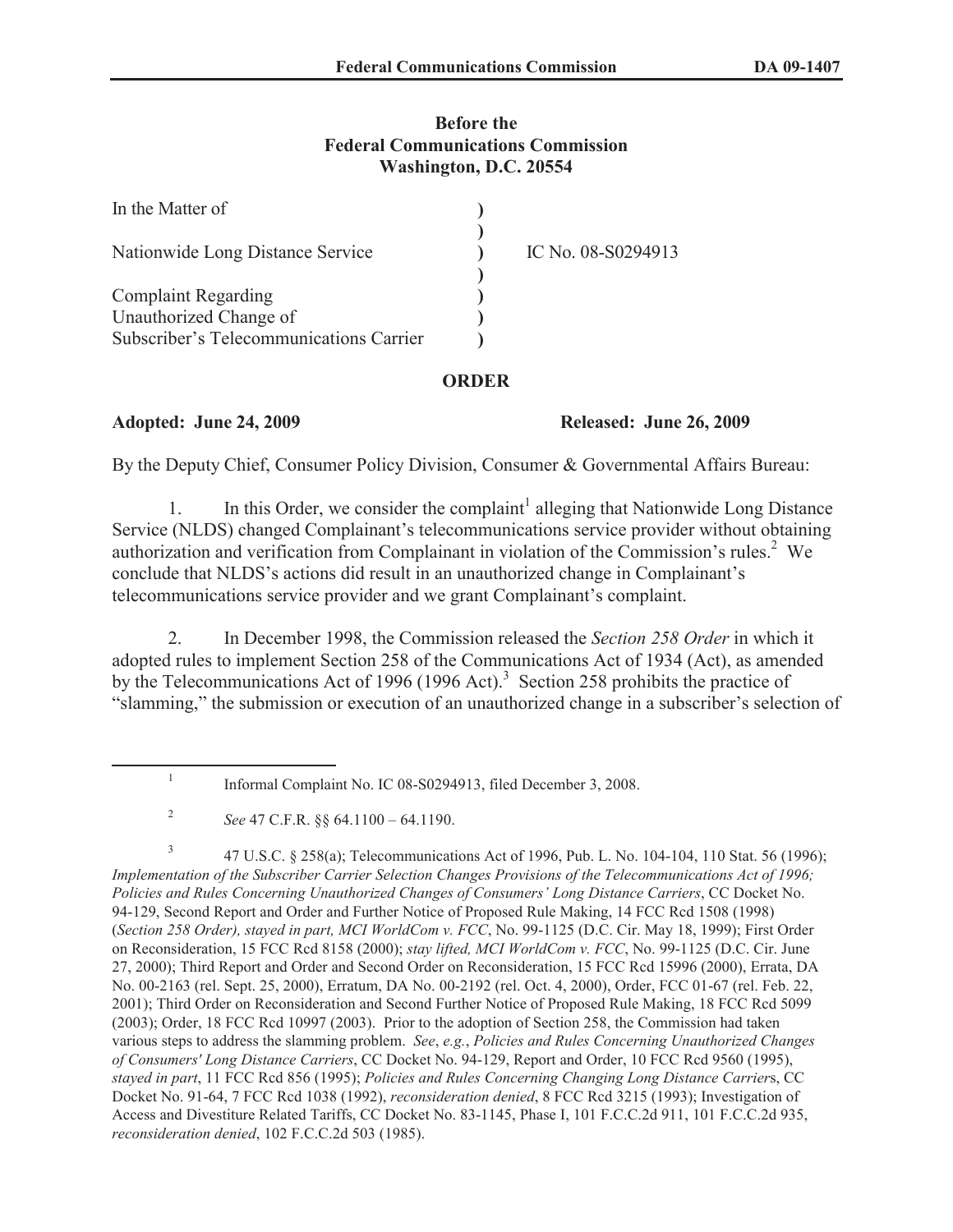a provider of telephone exchange service or telephone toll service.<sup>4</sup> In the *Section 258 Order*, the Commission adopted aggressive new rules designed to take the profit out of slamming, broadened the scope of the slamming rules to encompass all carriers, and modified its existing requirements for the authorization and verification of preferred carrier changes. The rules require, among other things, that a carrier receive individual subscriber consent before a carrier change may occur.<sup>5</sup> Pursuant to Section 258, carriers are absolutely barred from changing a customer's preferred local or long distance carrier without first complying with one of the Commission's verification procedures.<sup>6</sup> Specifically, a carrier must: (1) obtain the subscriber's written or electronically signed authorization in a format that meets the requirements of Section 64.1130; (2) obtain confirmation from the subscriber via a toll-free number provided exclusively for the purpose of confirming orders electronically; or (3) utilize an independent third party to verify the subscriber's order.<sup>7</sup>

3. The Commission also has adopted liability rules. These rules require the carrier to absolve the subscriber where the subscriber has not paid his or her bill. In that context, if the subscriber has not already paid charges to the unauthorized carrier, the subscriber is absolved of liability for charges imposed by the unauthorized carrier for service provided during the first 30 days after the unauthorized change.<sup>8</sup> Where the subscriber has paid charges to the unauthorized carrier, the Commission's rules require that the unauthorized carrier pay 150% of those charges to the authorized carrier, and the authorized carrier shall refund or credit to the subscriber 50% of all charges paid by the subscriber to the unauthorized carrier.<sup>9</sup> Carriers should note that our actions in this order do not preclude the Commission from taking additional action, if warranted, pursuant to Section 503 of the Act. $^{10}$ 

4. We received Complainant's complaint on December 3, 2008, alleging that Complainant's telecommunications service provider had been changed to NLDS without Complainant's authorization. Pursuant to Sections 1.719 and 64.1150 of our rules,<sup>11</sup> we notified

4 47 U.S.C. § 258(a).

5 *See* 47 C.F.R. § 64.1120.

7 *See* 47 C.F.R. § 64.1120(c). Section 64.1130 details the requirements for letter of agency form and content for written or electronically signed authorizations. 47 C.F.R. § 64.1130.

8 *See* 47 C.F.R. §§ 64.1140, 64.1160. Any charges imposed by the unauthorized carrier on the subscriber for service provided after this 30-day period shall be paid by the subscriber to the authorized carrier at the rates the subscriber was paying to the authorized carrier at the time of the unauthorized change. *Id.*

9 *See* 47 C.F.R. §§ 64.1140, 64.1170.

<sup>10</sup> *See* 47 U.S.C. § 503.

<sup>11</sup> 47 C.F.R. § 1.719 (Commission procedure for informal complaints filed pursuant to Section 258 of the Act); 47 C.F.R. § 64.1150 (procedures for resolution of unauthorized changes in preferred carrier).

<sup>6</sup> 47 U.S.C. § 258(a).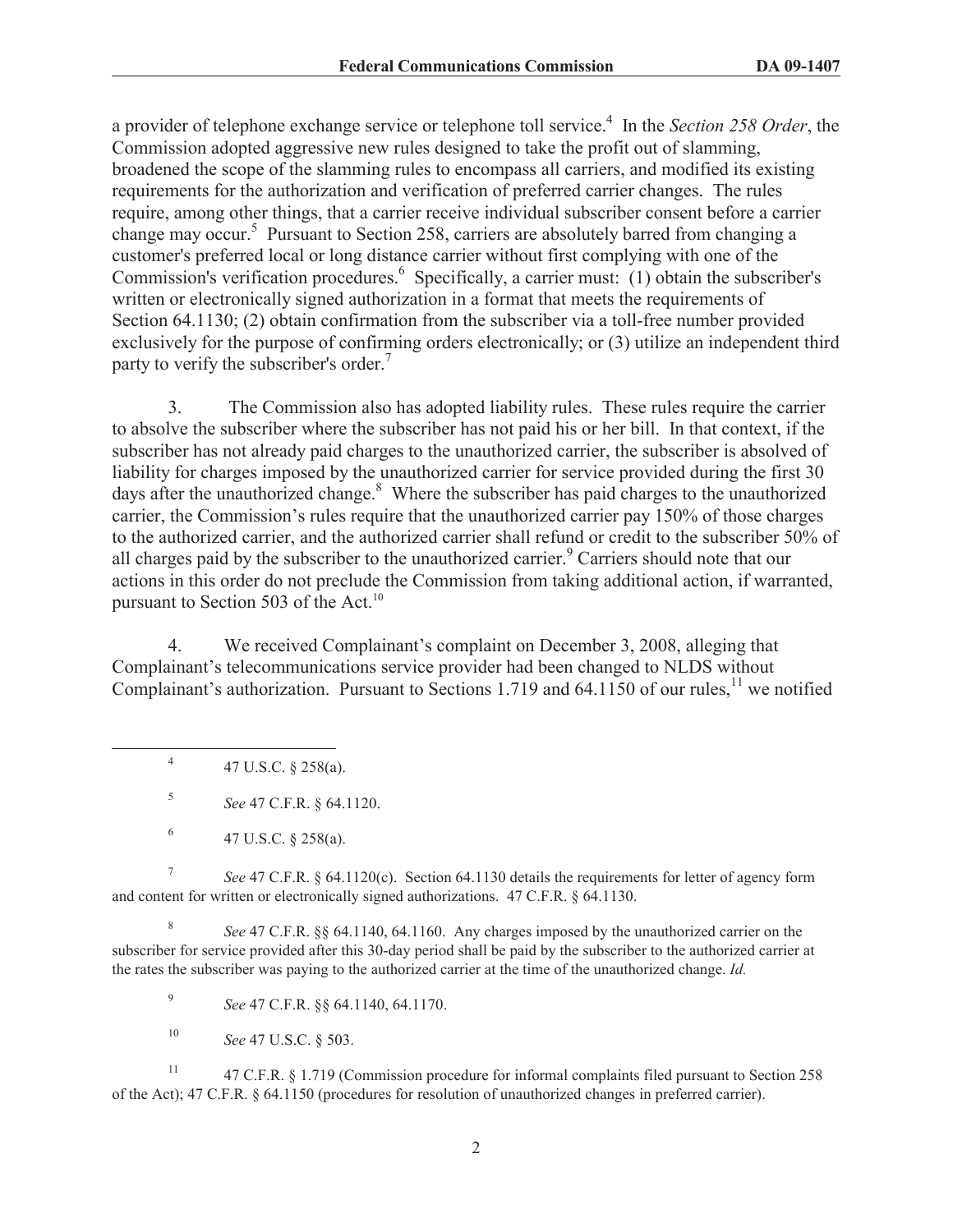NLDS of the complaint and NLDS responded on January 10, 2009.<sup>12</sup> NLDS states that authorization was received through third party verification (TPV). We have reviewed the TPV submitted by NLDS with its response. Section 258(a) of the Communications Act of 1934 (Act), as amended by the Telecommunications Act of  $1996<sup>13</sup>$  provides that, "no telecommunications carrier shall submit or execute a change in subscriber's selection of a provider of telephone exchange service or telephone toll service *except in accordance with such verification*  procedures as the Commission shall prescribe.<sup>14</sup> Section 64.1120(c)(3)(iii) of the Commission's rules specifically requires that all third party verifiers "elicit, at a minimum the identity of the subscriber, [and] confirmation that the person on the call is authorized to make the *carrier change*…."<sup>15</sup> NLDS did not satisfy this procedural requirement when its verifier asked whether the person on the call was "authorized by the telephone account owner to make changes to and/or incur charges on this telephone account."<sup>16</sup> A "yes" response by the person on the call does not provide clear and convincing evidence confirming that such person was "authorized to make the carrier change" because the person on the call could have been confirming authorization only for incurring charges. The possibility of the person on the call only confirming authorization to incur charges would not meet the specific procedural requirement that the third party verifier "confirm that the person on the call is authorized to make the carrier change."<sup>17</sup> Accordingly, we grant Complainant's complaint. We find that NLDS has failed to produce clear and convincing evidence of a valid authorized carrier change by the Complainant.<sup>18</sup> Therefore, we find that NLDS's actions resulted in an unauthorized change in Complainant's telecommunications service provider and we discuss NLDS's liability below.<sup>19</sup>

5. NLDS must remove all charges incurred for service provided to Complainant for the first thirty days after the alleged unauthorized change in accordance with the Commission's

<sup>15</sup> 47 C.F.R. § 64.1120(c)(3)(iii).

<sup>16</sup> *See Reduced Rate Long Distance, LLC,* 24 FCC Rcd 2496 (2009). In that Order on Reconsideration, CGB upheld a Division order which stated that a TPV which confirmed that the person on the call was authorized to make changes "and/or" incur charges did not satisfy the Commission's explicit procedural requirement that the verification elicit a confirmation that the person on the call is authorized to make the carrier change.

<sup>18</sup> *See* 47 C.F.R. § 64.1150(d).

<sup>19</sup> If Complainant is unsatisfied with the resolution of this complaint, Complainant may file a formal complaint with the Commission pursuant to Section 1.721 of the Commission's rules, 47 C.F.R. § 1.721. Such filing will be deemed to relate back to the filing date of Complainant's informal complaint so long as the formal complaint is filed within 45 days from the date of this order is mailed or delivered electronically to Complainant. *See* 47 C.F.R. § 1.719.

<sup>&</sup>lt;sup>12</sup> NLDS's Response to Informal Complaint No. IC 08-S0294913, received January 10, 2009.

<sup>13</sup> 47 U.S.C. § 258(a); Telecommunications Act of 1996, Pub. L. No. 104-104, 110 Stat. 56 (1996).

<sup>14</sup> *See* 47 U.S.C. § 258(a).

<sup>17</sup> *See id.*